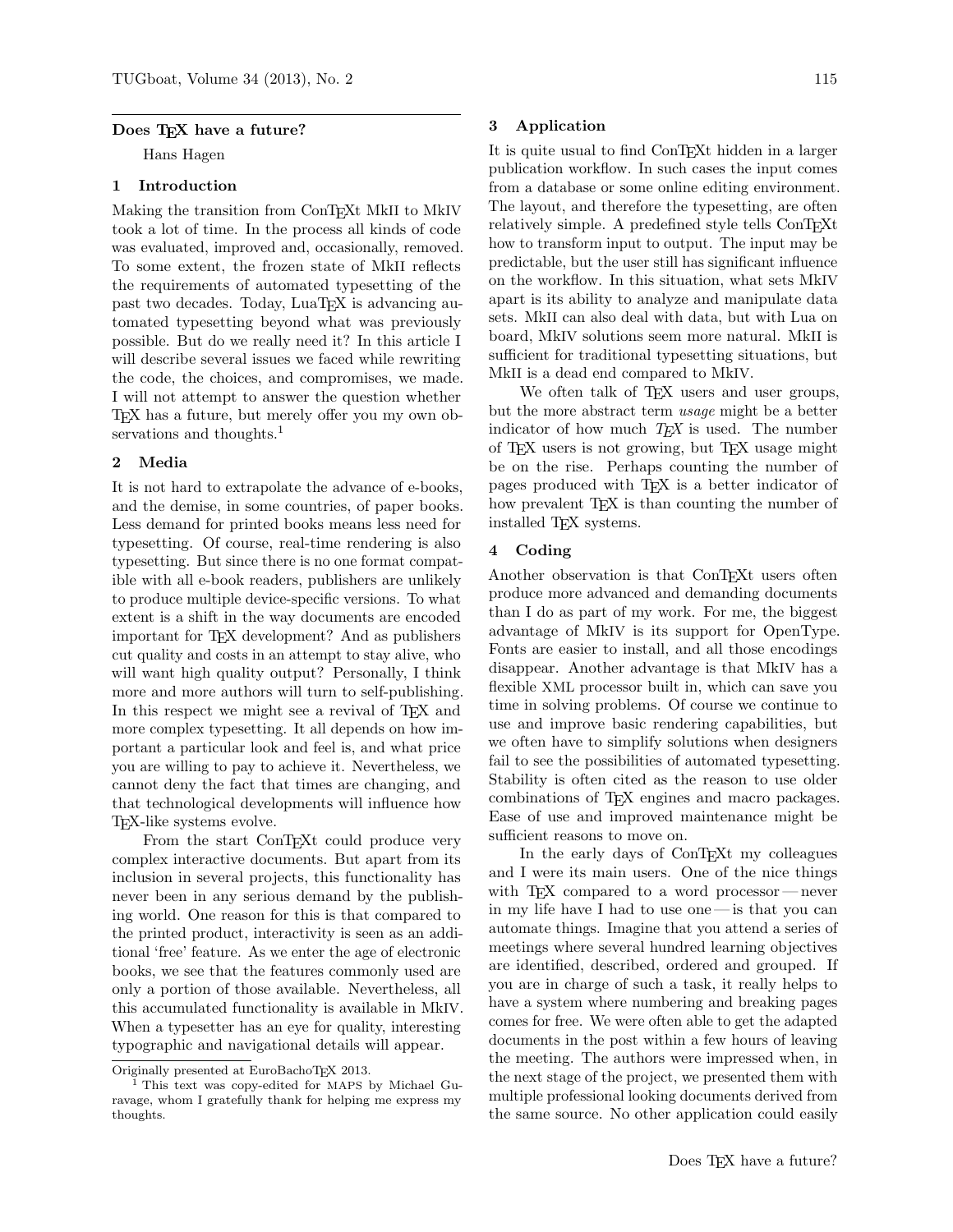handle 500 floating images on 300 pages without crashing. This was the time that using TEX paid off for us. That was more than 15 years ago.

Such a T<sub>F</sub>X-based workflow is a sequence of edit, run and preview cycles; steps recognizable to any old-time computer user. However, it is not something that newcomers, like our children, might deem usable. It's not 'what you see is what you get', but the more abstract process of 'what you key is what gets done'. Wrapping T<sub>EX</sub> with a simpler interface would only hide its power, flexibility and charm. Then, you might as well use a word processor. Let's face it, using TEX directly only pays off when the user can separate coding from rendering, wants to have full control and desires to be independent of hard coded solutions. Try explaining that to a twittering facebooking kid. Regardless of how we move from MkII to MkIV, the route from source to result remains the same, and so does the intended audience. Updating TEX engines and macro packages will not increase TEX usage.

For some of our ConT<sub>EX</sub><sup>t</sup> projects, traditional paper-based books are complemented by content intended for the web. Consequently, the document source is often XML. We could encode documents using a TEX-based coding, which, if they had the freedom to choose, would likely be more comfortable for authors to use. I wager that many authors who have used T<sub>EX</sub> directly still prefer it as an input language. Though XML is a widely accepted input and storage format, it is not ideal for typesetting. XML is geared toward publishing on the web and is not as expressive as T<sub>EX</sub>. However, reusing content is rare, so we needn't worry too much about encodings.

Coding in XML has some advantages for processing by T<sub>EX</sub>. There are no T<sub>EX</sub> commands for authors to misuse or redefine, and valid XML documents produce no errors. Another advantage is that styling and coding are completely separate. Of course, relieving the author of the responsibility of rendering complex documents can lead to sub-optimal output, unless the author is willing to adapt his content. The advent of XML has made people aware of the benefits of structure. ConTEXt tries to enforce structure, so T<sub>F</sub>X can fit nicely into modern publication workflows. However, for the quick and dirty one-time documents, the overhead of adding structure might not be worth the effort. So, even if in MkIV we promote using \startchapter over \chapter and \startitem over \item, we keep supporting the less coding demanding variants.

The styles I write today are a mixture of T<sub>F</sub>X, MetaPost and Lua. Solving the same problems with MkII, if possible, would require considerably more

effort. Just as the faster Internet has become natural, so has the MkIV mix.

#### 5 Double-sided

An electronic medium is single-sided. A book is always double-sided, and in the case of magazines and newspapers also multi-column. ConTEXt has quite some code to deal with double-sided layout. Sometimes T<sub>F</sub>X collects more content than can fit on one page. When this happens we have to keep track of where content should end up. For instance, dimensions and alignment conditions for margin notes must be swapped for odd and even pages.



In a single-sided universe, all the ConTEXt code that deals with inner and outer positioning and alignment could go away. Headers and footers could also be simplified. By removing the distinction between left and right pages, we could also drop some page synchronization code. Backgrounds wouldn't have to keep track of state either.

Related to this is page imposition. Page imposition is built into ConTEXt and is rather advanced. New imposition schemes occasionally appear through the effort of Willi Egger, who not only typesets but also prints and binds books. The advent of a new folded paper gadget can be the impetus for adding yet another variable to control the position of pages.

Some of our projects require that we produce imposed products as part of an automated workflow. Cover pages, combined with back pages, are on the agenda for future integrated support. Since these features are applied to finalized pages, implementing them is relatively easy, and they do not interfere much with existing code.

To separate content within electronic documents, we might end up with all sorts of cover-like pages. After all, additional e-pages are cheap, and color comes for free. This means that we might see more advanced page clustering and numbering schemes in ConTEXt MkIV. For instance, it might be nice if chapters had alternating or unique background colors. It would be even nicer if this property could be implemented without introducing new user commands in the source document.

#### 6 Paper size

Paper books have standard page sizes; electronic books do not. Splitting tables with spans or large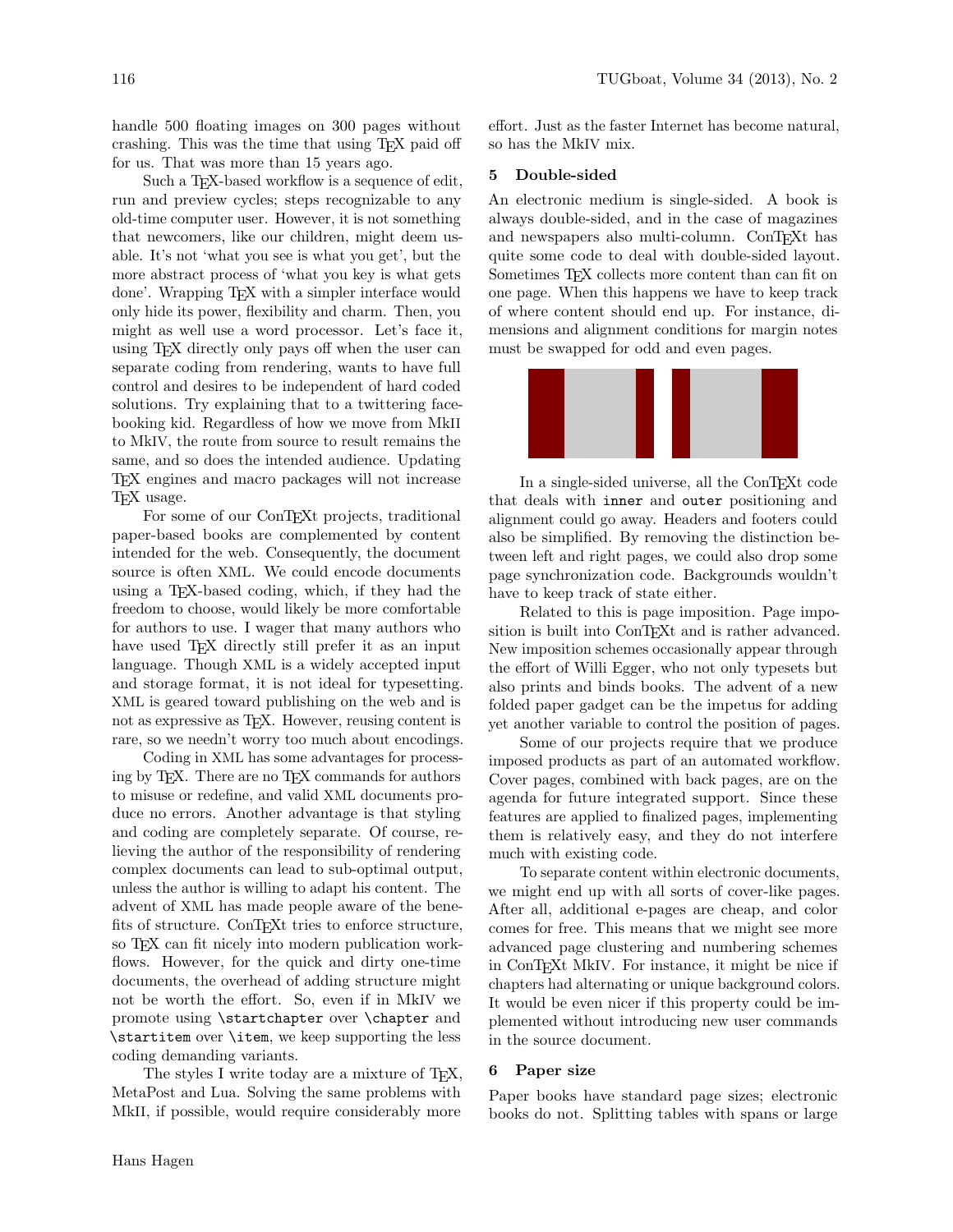cells is somewhat painful. So why should we split a large table in an e-document when we could just as well scroll?



In a way we're going back in time. Long ago scrolls were used as a continuous medium. Thus, scrolling on a display is not as new as it may seem.

The concept of a page is derived from the medium— but what if we ignore this? For instance, if each chapter of a book were a separate entity, we could have one long page per chapter. This is problematic since TEX sets a limit on how high a page can be. But imagine that instead of thinking vertically we go horizontal. Headers and footers go away or get a new meaning, and the edges would give some indication of where we were. Perhaps we need a floating indicator; we've seen stranger things. Would this require a programmable viewer that we could control from our document, or could we anticipate standard features in viewers and viewing devices? Luckily for us we can adapt the T<sub>EX</sub> backend for either eventuality; at least we have done so for over three decades.

## 7 Floats

Floats are nice for paper. It is interesting to notice that in ConTEXt's early years floats were very prevalent in the documents we produced. In fact, they were a selling point. In educational documents especially, graphics need to appear near to where they are mentioned in the text. In a purely electronic document we needn't struggle with fitting graphics on a page. Relaxing this requirement would simplify designs. Removing the corresponding ConTEXt code would definitely make the codebase leaner and meaner. But don't worry, we have no plans to delete anything.



What if we combine the previously mentioned vertical layout with horizontal extensions? Again with a finger we swipe our way down the page, where we run into an indicator denoting a larger image. Swiping our finger to the left displays the image; which might be accompanied by texts, images or

animations. Another swipe and we're back in the main thread. It is amazing that we can do this with TEX. In fact we can proceed to multi-dimensional or even parallel documents. I remember turning the Metafun manual into a QuickTime 360 movie. I must have a ConT<sub>E</sub>X<sub>t</sub> presentation style somewhere that implements this one page presentation where clicking on areas exposes different parts of the page. TEX is and will always be a fine playground for such concepts. MkIV with Lua and MetaPost makes it even finer.

## 8 Margins

The first step from a paper document to, e.g., an e-book device, is to get rid of margins. Due to technical limitations all devices shipped around 2012 have rather hard-coded physical margins. Perhaps one day we will have devices that have matte displays running from edge to edge. Imagine a device without buttons, logos or stickers proudly mentioning the internal chip sets or operating system.

The current tendency is to remove margins. In the near future we might see them coming back. Margins provide structure, and also room for various indicators and navigation aids. This is a good thing. Support for putting things in margins is quite important. In MkIV we already go further than in MkII and more will come.

## 9 Accessibility

A table of contents still makes sense in an electronic document, but what about an index? An index's usefulness is proportional to how carefully it was prepared. In many cases a search option works just as well. The concept of a table of contents can be expanded to include local tables and navigation aids that help the reader find what he wants. Similarly, we can collect information in multiple indexes. We added multiple interactive indexes to ConTEXt while involved in a project that produced quality assurance manuals. In another project we needed index entries arranged in a linked list, which is why this functionality exists in MkII. This cross-linked variant is not yet available in MkIV only because I don't know anybody who needs it. Interestingly, implementing it in MkIV is far easier than in MkII.

A great deal of functionality, some of it even documented, is there because we once needed it. Take, for instance, flow charts. We can make really big ones. Selected cells can become hyperlinks allowing us to jump through the document. Again, this functionality was a side effect of making those interactive QA manuals.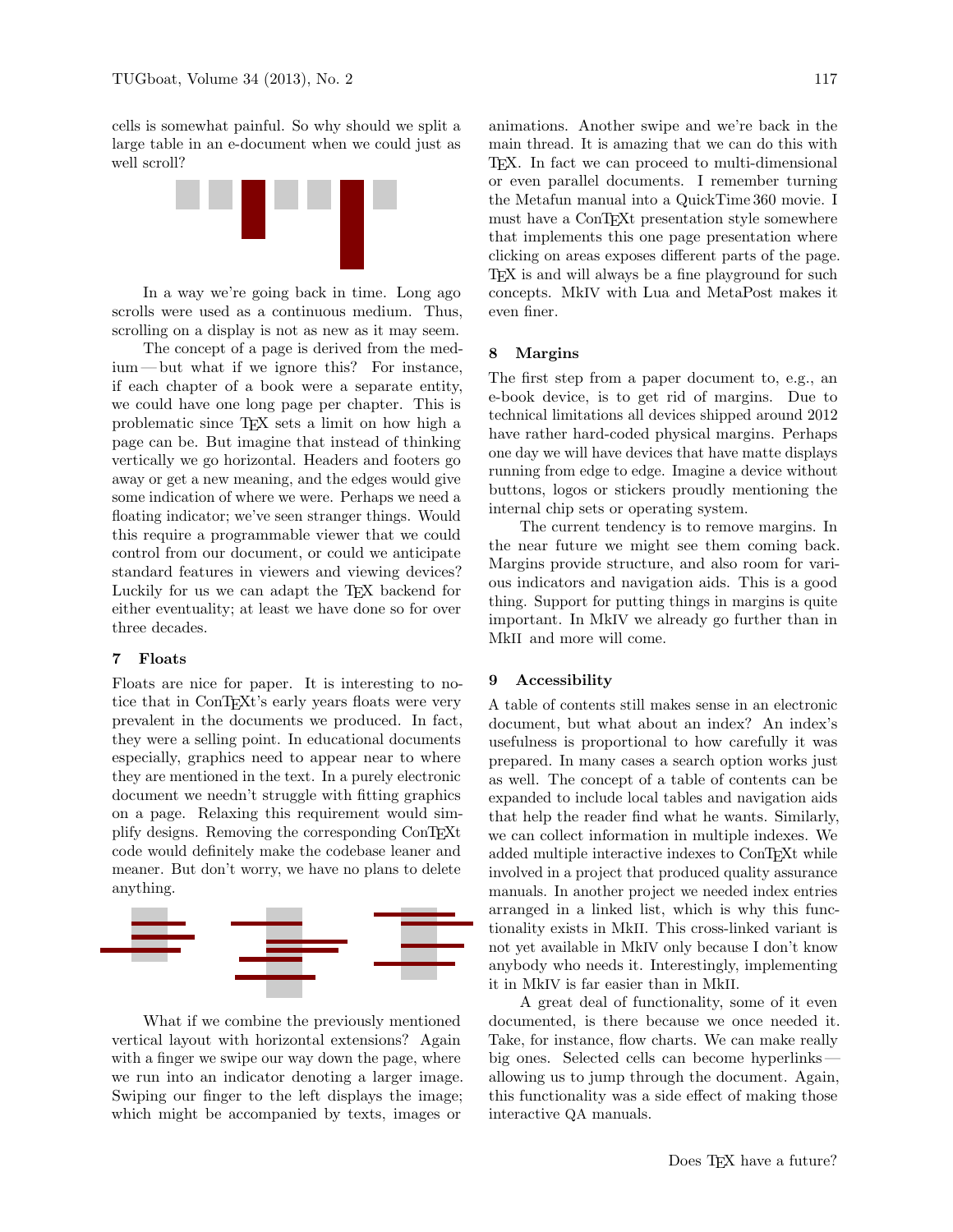Mechanisms like these have always been part of ConTEXt, even when they make no sense for paper documents. They are more coding issues than demanding typographical challenges. They do not interfere with other typographical components, so simplifying or removing this functionality has no benefits. We can do much more in MkIV, but sometimes I get the feeling that less is more.

A lot of code in ConTEXt deals with structure. It makes sense to think about ways to improve how we gain access to it: linked lists, pop ups, summaries, reading routes, etc. MkII has several mechanisms that make controlled reading possible, but they never took off. In MkIV most mechanisms that structure data also retain part of it for re-use. Because we store data for use in a second or subsequent typesetting pass, information can be used multiple times.

Some mechanisms also support user data. For instance, when starting a chapter, besides setting its title, you can also name a variable that stores the name of an image— a sort of visual title. As this name is carried around, the image can appear as an icon in the table of contents and on the first page of the chapter. We needed this a long time ago in MkII. This is one reason why in MkIV we can now set user variables in commands that start chapters and sections.

In one project we participate in, a free math method, the content is first published on the web. Given the nature of electronic documents, it went unnoticed that, when typeset for the printed page, the document was quite large. Selective use of content, multiple products, and efficient typesetting are solutions to this. The e-book version is not constrained by the number of pages. Information can be repeated when needed; complemented with the necessary navigational aids. I'm confident that ConTEXt can deal with both variants.

There has been a time, probably due to the fact that I gave presentations showing PDF on a projector, that ConTEXt was promoted as a system for creating electronic documents in PDF format. This is just one feature, but interaction has always been integrated in the core— never an add-on. However, there is a fundamental difference between interaction in MkII and MkIV. Using different techniques in MkIV, we no longer have interfering status nodes. This makes the whole mechanism more robust, although internally it has become pretty complex.

# 10 Columns

Columns make sense in broadsheet newspapers and journals where one wants to put as much as possible on a page. But I wonder if columns make sense in electronic documents. After all, electronic pages are cheap, and getting rid of multi-columns makes typesetting much easier. In TEX the mechanisms that deal with columns, e.g., page builder, floats and notes, are often complex. The code can be pretty messy. It would be nice to get rid of this legacy.

A good application of columns can be found in parallel bible translations. Not only must the text be synchronized in multiple columns, it also has to be broken across pages in a reasonable way. Footnotes are another complication.

Will such products be made in the future? The production of printed encyclopedias has already stopped, and concordances might soon follow. On the other hand, the fact that Thomas Schmitz typesets sophisticated documents for tablets, notebooks, projectors, and paper indicates that, for critical editions, the future is not yet determined. And I know several TEXies who typeset catalogs for conferences and festivals where a proper paper version is the only way to provide an effective overview. All these documents share a mixture of one column, multi-column and specially composed pages.

ConTEXt currently has two mechanisms that deal with columns. The first mixes well with single column mode, the second is more powerful and encapsulated. In MkIV the pluggability of the output routine has been improved; so if needed we can support yet unforeseen page building schemes. Parallel streams are first on the agenda.

#### 11 Move on

If we consider only paper documents, do we anticipate needing more typesetting functionality than we already have? Does it make sense to develop macro packages any further? Of course, it is not difficult to make a wish list including more support for complex critical editions and parallel typesetting of translations. For those who use a simple input format such as Markdown, existing ConTEXt functionality is more than sufficient. In fact, as long as we can deal with the concepts found in HTML we're okay. Most of these documents consist only of running text, tables, images, a bit of sectioning, itemized lists and maybe descriptions.

TEX is over thirty years old. It is still maintained and kept up-to-date. It provides users with a lot of freedom. It has an active user community. It is often chosen for long term use. It is boringly stable. With these attributes, we can safely assume that T<sub>EX</sub> will be around for a while. The same is true for macro packages. They will stay and evolve. But how will T<sub>EX</sub> change along the inexorable path from paper to